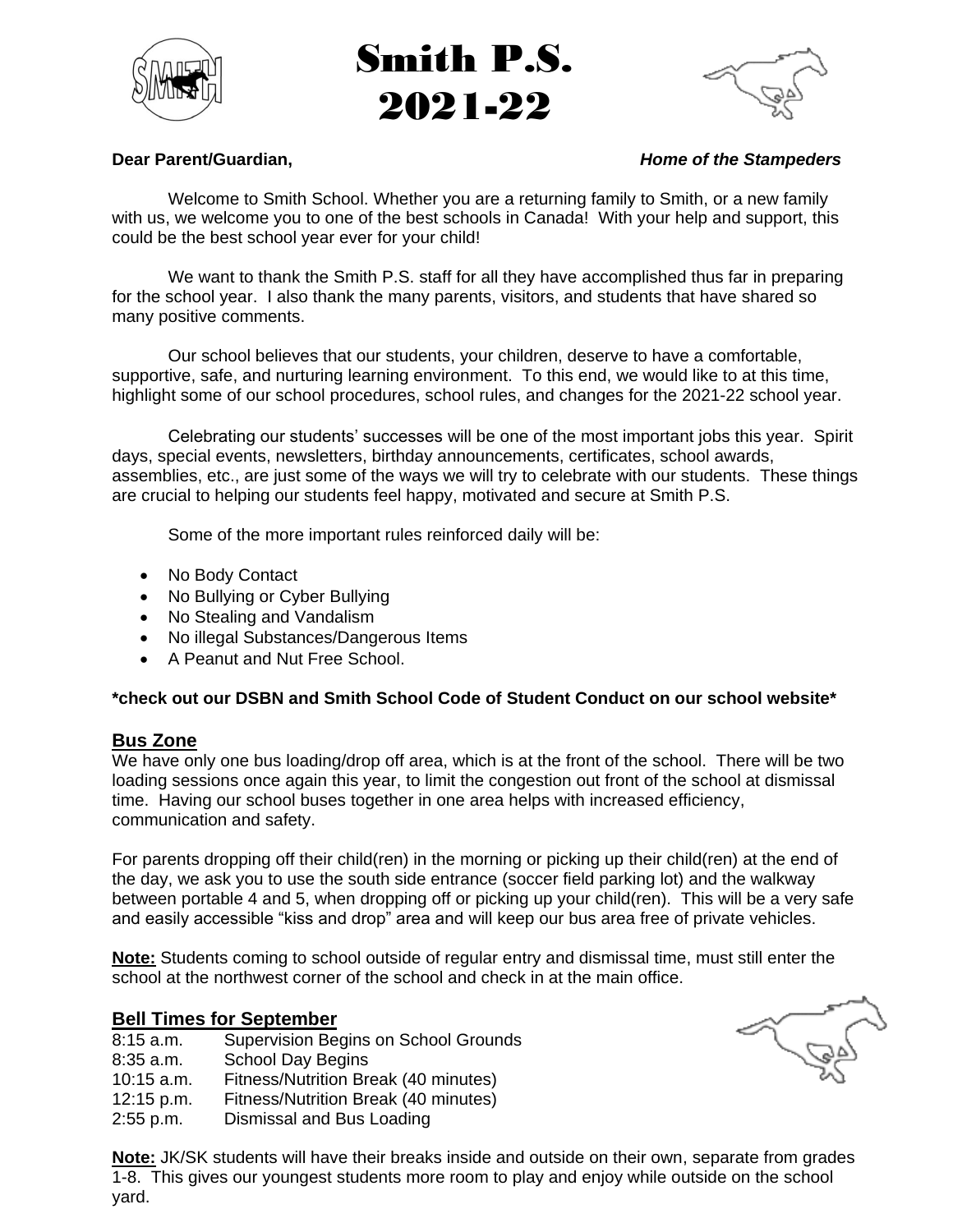### **School Staff 2021-22**

| Principal<br>Vice-Principal<br><b>Secretaries</b>   | M. Bridges<br>J. Poirier<br>N. Capozzolo M. Clark      |                   |
|-----------------------------------------------------|--------------------------------------------------------|-------------------|
| Kindergarten                                        | R. Behnke & A. Tahiri                                  | Room 3            |
| Kindergarten                                        | R. Given & S. Thomson                                  | Room 1B           |
| Kindergarten                                        | M. Lambert & L. Kuehn                                  | Room 1A           |
| Grade 1                                             | D. DeLuca                                              | Room 2            |
| Grade 2                                             | <b>B.</b> Grant                                        | Room 5            |
| Grade 2                                             | M. Raaflaub-Kenworthy                                  | Room 7            |
| Grade 3                                             | N. Piva                                                | Portable 2        |
| Grade 3                                             | K. Scalzi                                              | Portable 3        |
| Grade 4                                             | J. Poirier & S. Giesbrecht                             | Room 6            |
| Grade 4/5                                           | M. Zulauf                                              | Portable 1        |
| Grade 5/6                                           | L. Flynn                                               | Portable 4        |
| Grade 6                                             | S. Bokhari                                             | Room 4            |
| Grade 7                                             | M. Laskowski & M. Bodman                               | Room <sub>9</sub> |
| Grade 7/8                                           | J. Nicholls                                            | Room 8            |
| Grade 8                                             | T. Palmer                                              | Room 10           |
| <b>LRT</b><br><b>French Teachers</b><br>Prep $(.5)$ | J. Baseggio<br>J. Coulter, M. Bodman<br>J. Hildebrandt | <b>LRT Office</b> |
| EA's                                                | G. Redinger, K. Travis, Heather German                 |                   |
| <b>Head Custodian</b><br><b>Evening Custodian</b>   | D. McPherson<br>N. Freel                               |                   |

#### **Spirit Wear**

We will have some new spirit wear for students and our families to order. There will be some general spirit wear options, as well as some other special items. Look for the order form coming home early in the school year.

#### **School Store Options/Pizza Days**

Lunch Supervisor K. Pakenham-Troth

As a result of our Covid-19 protocols, our special lunch days and school store will be closed for the time being.

#### **Grade 1-8 Break Times**

We will be having all grade 1-8 students on the same break times once again this school year. However, while grade 1-3 are inside eating, grade 4-8 will be playing outside. After 20 minutes, the students switch. This will help with safety, student comfort, more effective supervision, and inclement weather procedures, among many other advantages for the students and staff. Please note that JK and SK students will access the playground at a different time than the rest of the school, so they will have more room to play and better access to the play equipment.

# **School Parent Council**

Our first meeting of the School Parent Council will happen on Tuesday, September 28 at 6:30 p.m. Please consider joining us this year. Look for our meeting agenda that gets posted on the website, approximately one week in advance.